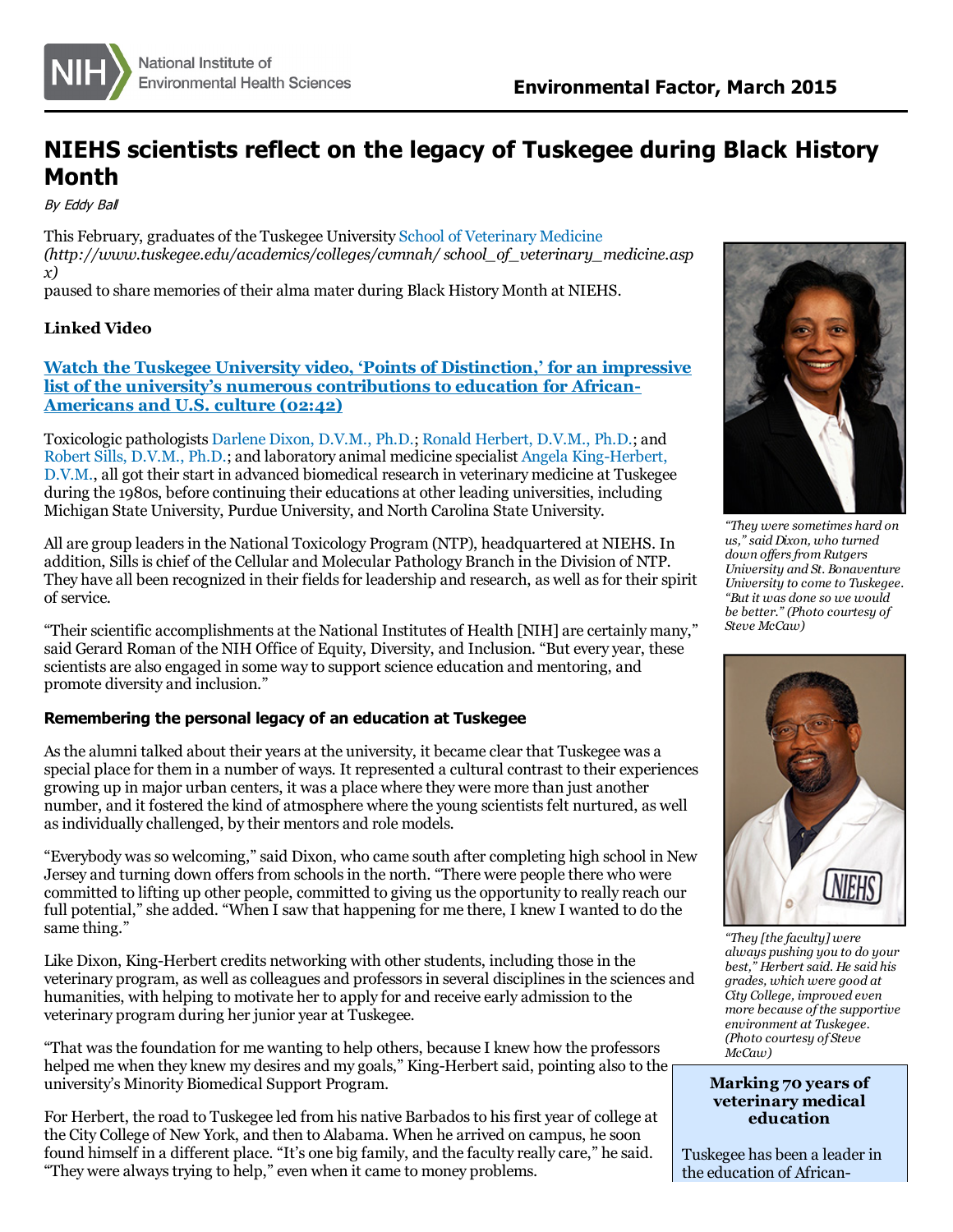Today, the Tuskegee alumni at NIEHS have worked as veterinary specialists for more than 20 years, and their professional accomplishmentsinclude prestigiouscertifications, honors, and leadership roles in professional organizations.

Behind the scenes, however, is something that their curricula vitae do not reflect as clearly — the hundreds of young scientists, students, trainees, and colleagues at NIEHS and elsewhere who have benefited from the powerful Tuskegee legacy of giving back.

American students for nearly 135 years as one of the top historically black universities or colleges(HBUC) in the country. Its School of Veterinary Medicine is the only fully accredited doctoral degreegranting program in veterinary medicine at an HBUC. Tuskegee produces more that 75 percent of the African-American veterinarians in the world, including nearly 92 percent of veterinarians from other countries who have studied in the U.S. for this professional degree.

The veterinary school is made up three departments — Biomedical Sciences, Clinical Sciences, and Pathobiology as well as a state-of-the-art Veterinary Teaching Hospital. Established in 1945, the school granted itsfirst doctorate in 1948 and has been accredited by the Council on Education of the American Veterinary Medical Association since 1949.

Last year Donald Smith, D.V.M., wrote " A Tribute to [Tuskegee](http://www.veritasdvmblog.com/tribute-tuskegee/) *(http://www.veritasdvmblog. com/tribute-tuskegee/)* ," which highlights the school's contributions to veterinary medicine worldwide, and other " Stories of [African-American](http://www.veritasdvmblog.com/stories-african-american-veterinary-history/) Veterinary History *(http://www.veritasdvmblog. com/stories-african-americanveterinary-history/)* ." Smith isthe Austin O. Hooey Dean Emeritus of Veterinary Medicine and emeritus

professor of surgery at Cornell University.